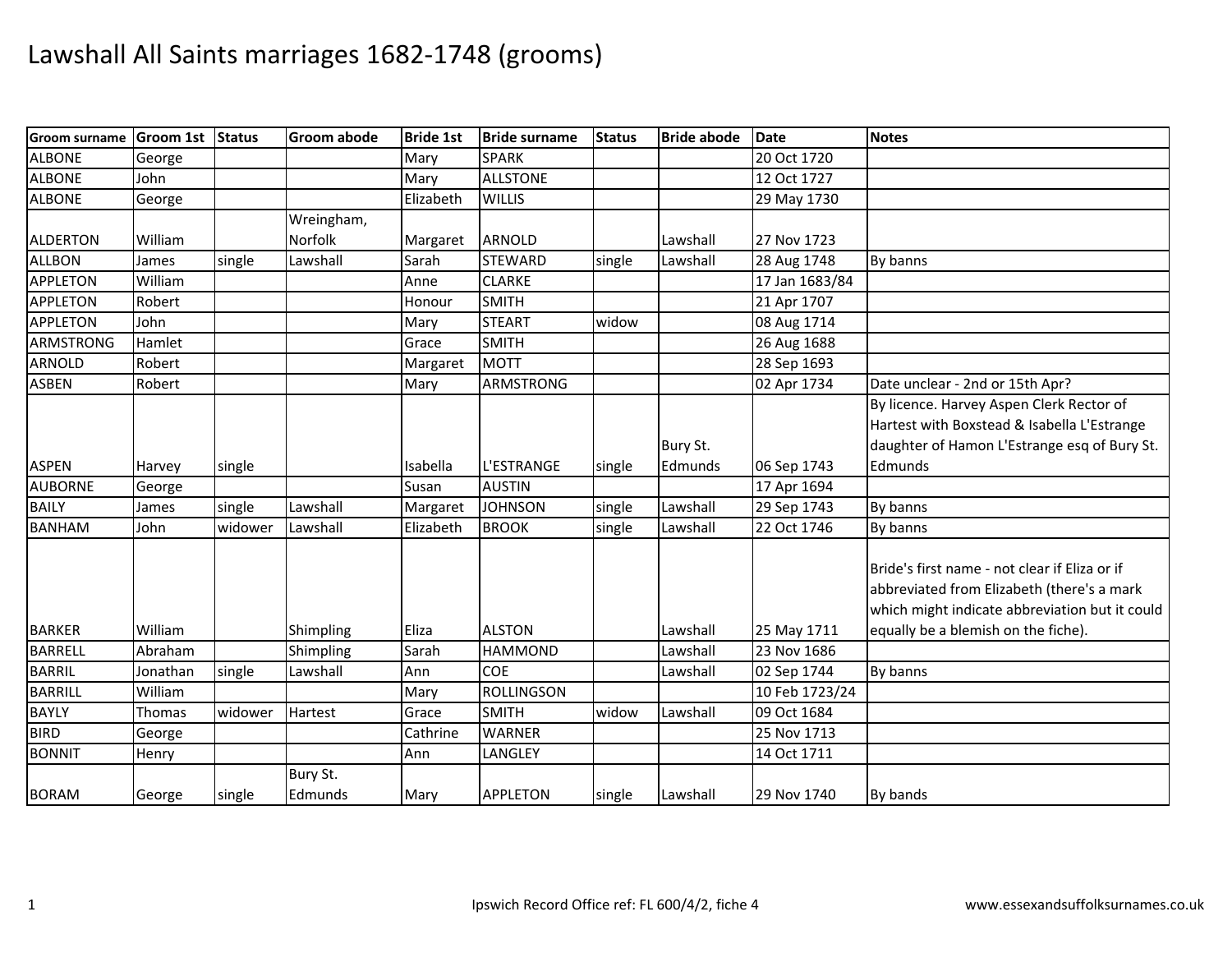| <b>Groom surname</b> | Groom 1st Status |         | <b>Groom abode</b> | <b>Bride 1st</b> | <b>Bride surname</b> | <b>Status</b> | <b>Bride abode</b> | <b>Date</b>    | <b>Notes</b> |
|----------------------|------------------|---------|--------------------|------------------|----------------------|---------------|--------------------|----------------|--------------|
| <b>BOREHAM</b>       | Job              |         | Hartist            | Mary             | <b>RAINOLDS</b>      |               |                    | 21 Jan 1688/89 |              |
| <b>BOWERS</b>        | William          |         |                    | Elizabeth        | <b>HARTLY</b>        |               |                    | 20 Apr 1704    |              |
| <b>BOWERS</b>        | John             |         |                    | Mary             | <b>STERN</b>         |               |                    | 03 Sep 1729    |              |
| <b>BRET</b>          | John             | widower | Staningfield       | Sarah            | <b>HAYWARD</b>       | single        | Lawshall           | 05 May 1730    |              |
| <b>BRUC</b>          | George           |         |                    | Christian        | <b>WESTLEY</b>       |               |                    | 28 Sep 1721    |              |
| <b>BRUCE</b>         | George           |         |                    | Anne             | <b>BURTON</b>        |               |                    | 15 Nov 1683    |              |
| <b>BRUCE</b>         | Thomas           |         | Millford           | Alice            | <b>BIRD</b>          |               |                    | 15 Apr 1715    |              |
| <b>BUMSTED</b>       | John             |         | Woollpit           | Audah            | <b>MARLTON</b>       |               |                    | 21 Oct 1729    |              |
| <b>BUTCHER</b>       | Joseph           |         | Lyston, Essex      | Rosse            | PLUMM                |               | Lawshall           | 17 May 1723    |              |
| <b>BYHAM</b>         | Francis          |         |                    | Elizabeth        | <b>PETTET</b>        |               |                    | 28 Jan 1718/19 |              |
| <b>CAMPION</b>       | Richard          | single  | Lawshall           | Elizabeth        | <b>BARKER</b>        | single        | Lawshall           | 27 Dec 1748    | By banns     |
| <b>CARTER</b>        | Isaac            |         |                    | Elizabeth        | <b>SIMPSON</b>       |               |                    | 02 Oct 1694    |              |
| <b>CARTER</b>        | Richard          |         | Wiverston          | Sarah            | <b>SMITH</b>         |               | Lawshall           | 16 Sep 1697    |              |
| <b>CATER</b>         | Thomas           |         | Reed               | Mary             | <b>UNDERWOOD</b>     |               | Ratelsdon          | 25 Nov 1731    |              |
| CAWSTON              | Thomas           | single  |                    | Alice            | <b>CUTMER</b>        | widow         |                    | 17 Oct 1703    |              |
| <b>CAWSTON</b>       | William          |         |                    | Mary             | <b>COE</b>           |               |                    | 25 Dec 1718    |              |
| <b>CHALLIS</b>       | Charles          |         | Hartest            | Ann              | <b>SIMPSON</b>       |               | Lawshall           | 27 Nov 1713    |              |
| <b>CLARK</b>         | John             |         |                    | Ann              | <b>APPLETON</b>      |               |                    | 20 Nov 1712    |              |
| <b>CLARK</b>         | William          |         | <b>Boxstad</b>     | Mary             | <b>APPLETON</b>      |               | Lawshall           | 04 Nov 1725    |              |
| <b>CLARK</b>         | John             |         |                    | Margaret         | <b>APPLETON</b>      |               |                    | 11 Jul 1732    |              |
| <b>CLARKE</b>        | Joseph           |         | Hartest            | Margaret         | <b>LILLY</b>         |               | Lawshall           | 21 Jul 1698    |              |
| COCK                 | John             |         |                    | Mary             | <b>BRINKLY</b>       |               |                    | 05 Feb 1682/83 |              |
|                      |                  |         |                    |                  |                      |               | Bury St.           |                |              |
| COE                  | Thomas           |         |                    | Mary             | <b>HOWE</b>          |               | Edmunds            | 29 Dec 1717    |              |
| <b>COOPER</b>        | Stephen          |         |                    | Margaret         | <b>HALLS</b>         |               |                    | 24 Nov 1692    |              |
| <b>COOPER</b>        | Thomas           |         |                    | <b>Barbara</b>   | <b>RAYNOLDS</b>      |               |                    | 29 Jun 1724    |              |
| <b>COPSEY</b>        | William          |         |                    | Mary             | <b>SMITH</b>         |               |                    | 18 Sep 1707    |              |
| <b>COPSEY</b>        | William          |         |                    | Martha           | <b>SHELLVER</b>      |               |                    | 25 Aug 1716    |              |
| <b>COPSEY</b>        | Richard          | widower |                    | Thamar           | <b>FLITCHER</b>      | widow         |                    | 24 May 1730    |              |
| <b>COPSEY</b>        | Richard          | single  | Lawshall           | Elizabeth        | <b>SHULVER</b>       | single        | Lawshall           | 19 Oct 1736    | By bands     |
| CRANE                | William          |         | Thurston           | Anne             | <b>CLARKE</b>        |               | Lawshall           | 02 Feb 1682/83 |              |
| <b>CRICK</b>         | John             |         |                    | Mary             | <b>GARDINER</b>      |               |                    | 03 Oct 1682    |              |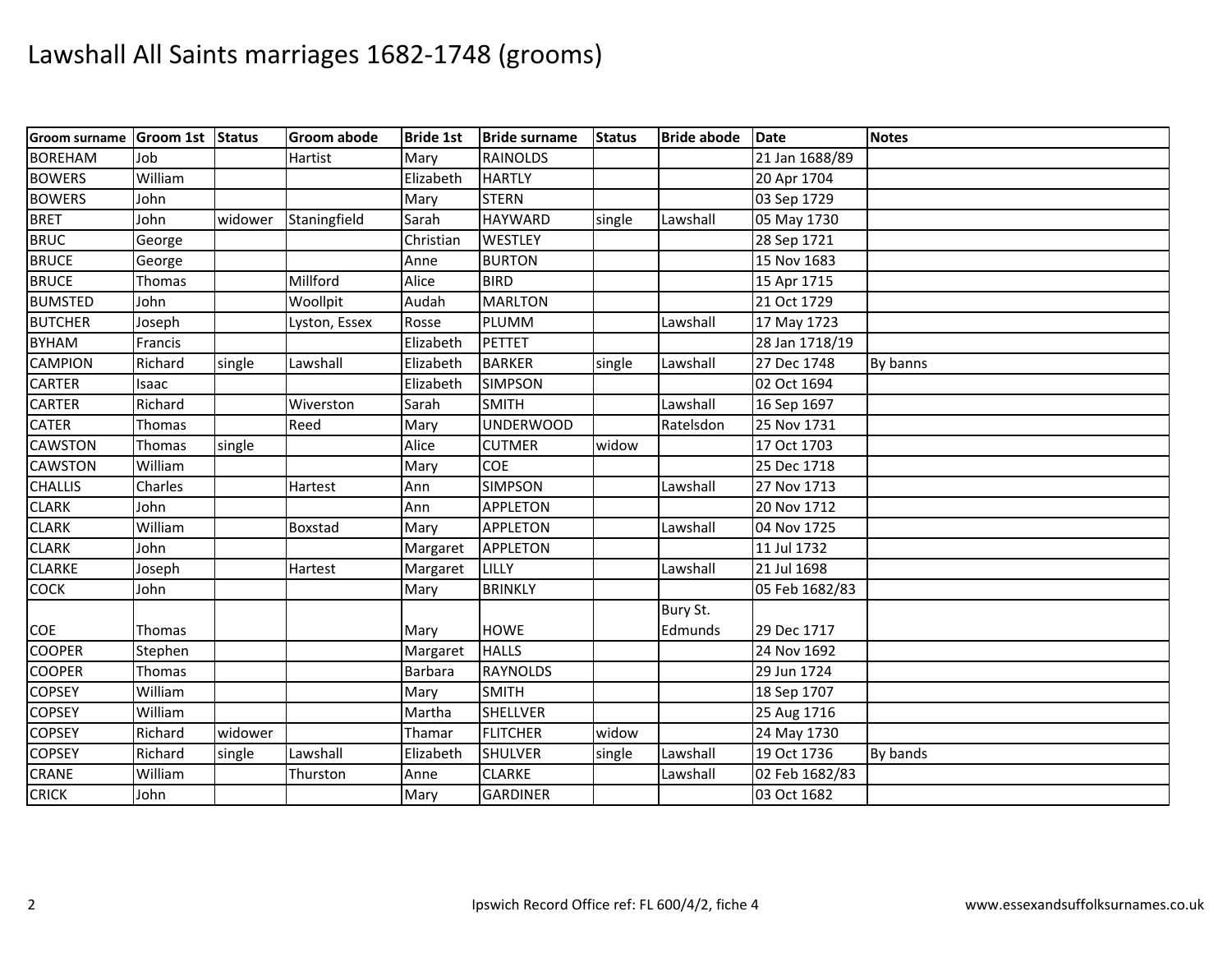| <b>Groom surname</b> | Groom 1st Status |         | <b>Groom abode</b> | <b>Bride 1st</b> | <b>Bride surname</b> | <b>Status</b> | <b>Bride abode</b> | <b>Date</b>    | <b>Notes</b>                               |
|----------------------|------------------|---------|--------------------|------------------|----------------------|---------------|--------------------|----------------|--------------------------------------------|
| <b>CRICK</b>         | Thomas           |         |                    | Mary             | ARNOLD               |               |                    | 06 May 1697    |                                            |
| <b>CRICK</b>         | Thomas           | single  | Cockfield          | Rebekah          | <b>TURNER</b>        | single        | Lawshall           | 07 Oct 1729    |                                            |
| <b>CURCHY</b>        | Isaac            | single  | <b>Brockly</b>     | Mary             | <b>ELLET</b>         | single        | Lawshall           | 02 May 1736    | By lison                                   |
| <b>DEATH</b>         | Ambrose          |         |                    | Ellen            | <b>CRICK</b>         |               |                    | 29 Sep 1687    |                                            |
| <b>DEATH</b>         | Ambrose          |         |                    | Frances          | <b>MILLS</b>         |               |                    | 20 Feb 1689/90 |                                            |
| <b>DRURY</b>         | Will.            |         | Shimpling          | Ann              | COE                  |               |                    | 29 Sep 1718    |                                            |
| DU[LT]TON            | Richard          | single  | Cockfield          | Ross             | <b>TAYLOR</b>        | single        | Lawshall           | 08 Oct 1734    | By banns                                   |
| <b>DUCE</b>          | Daniell          |         |                    | Elizabeth        | <b>HAYWARD</b>       |               |                    | 25 May 1713    |                                            |
| <b>DUS</b>           | Denel            | widower | Lawshall           | Hannah           | $[S_$ JOKER          | single        |                    | 09 Oct 1735    |                                            |
| <b>EDGLEE</b>        | Henry            |         | Halgrove           | Mary             | CATCHPOLE            |               | Lawshall           | 02 Jun 1720    |                                            |
| <b>EVERED</b>        | Jonas            |         |                    | Grace            | <b>WRIGHT</b>        |               |                    | 23 Jun 1708    |                                            |
| <b>EVERED</b>        | Joseph           |         |                    | Alice            | <b>SIMPSON</b>       |               |                    | 29 Aug 1717    |                                            |
| <b>FARROW</b>        | Jonathan         |         | Staningfield       | Frances          | <b>SIMPSON</b>       |               |                    | 20 Apr 1705    |                                            |
| <b>FARROW</b>        | Jonathan         |         | Staningfield       | Mary             | <b>SPARK</b>         |               | Lawshall           | 09 Aug 1733    |                                            |
| <b>FARROW</b>        | William          | single  |                    | Elizabeth        | <b>CLARKE</b>        | single        | Shimpling          | 30 Sep 1738    | By bands                                   |
| <b>FISHER</b>        | Henry            | single  | Melden             | Mary             | <b>NUN</b>           | single        |                    | 02 Oct 1735    |                                            |
| <b>FITCH</b>         | Samuell          | single  | Lawshall           | Mary             | <b>POLLEY</b>        | single        | Lawshall           | 27 Feb 1738/39 | By bands                                   |
| <b>FLITCHER</b>      | William          | widower |                    | Thamer           | WESTLEY              | widow         |                    | 08 Apr 1729    |                                            |
| <b>FORDHAM</b>       | Andrew           |         |                    | Mary             | <b>WRIGHT</b>        |               |                    | 02 Oct 1683    |                                            |
| <b>FROST</b>         | Tho              |         | Lavenham           | Mary             | <b>CAWSTON</b>       |               | Lawshall           | 08 May 1735    | By lysens. Mr Tho Frost & Mrs Mary Cawston |
| <b>GARDENER</b>      | John             | single  |                    | Mary             | <b>RAYNOLDS</b>      | widow         |                    | 30 Sep 1723    |                                            |
| <b>GARDENER</b>      | William          | widower | Shimpling          | Mary             | <b>DEATH</b>         | single        | Lawshall           | 24 Oct 1742    | By banns                                   |
| <b>GARDENER</b>      | William          | widower | Shimpling          | Ann              | <b>HARROLD</b>       | widow         | Lawshall           | 16 Apr 1744    | By banns                                   |
| <b>GARDINER</b>      | Ambrose          |         |                    | Mary             | <b>WENT</b>          |               |                    | 27 May 1684    |                                            |
| <b>GARNUR</b>        | Richard          |         | Horingshef         | Sarah            | <b>RAYNOLD</b>       |               |                    | 23 Dec 1705    |                                            |
| <b>GARROD</b>        | John             | single  |                    | Sarah            | <b>FINCH</b>         | single        | Hartest            | 28 Sep 1738    | By bands                                   |
| <b>GARWOOD</b>       | Simon            |         |                    | Elizabeth        | <b>PAYN</b>          |               |                    | 10 Jun 1688    |                                            |
| <b>GARWOOD</b>       | William          |         |                    | Mary             | <b>PLUME</b>         |               |                    | 15 Aug 1727    |                                            |
| <b>GARWOOD</b>       | Robert           |         |                    | Martha           | LOVEDAY              |               |                    | 17 Dec 1733    |                                            |
| <b>GOYMER</b>        | Edmund           |         |                    | Susan            | <b>NORMAN</b>        |               |                    | 08 Jun 1691    |                                            |
| <b>GREEN</b>         | John             |         |                    | Elizabeth        | <b>BOND</b>          |               |                    | 08 May 1683    |                                            |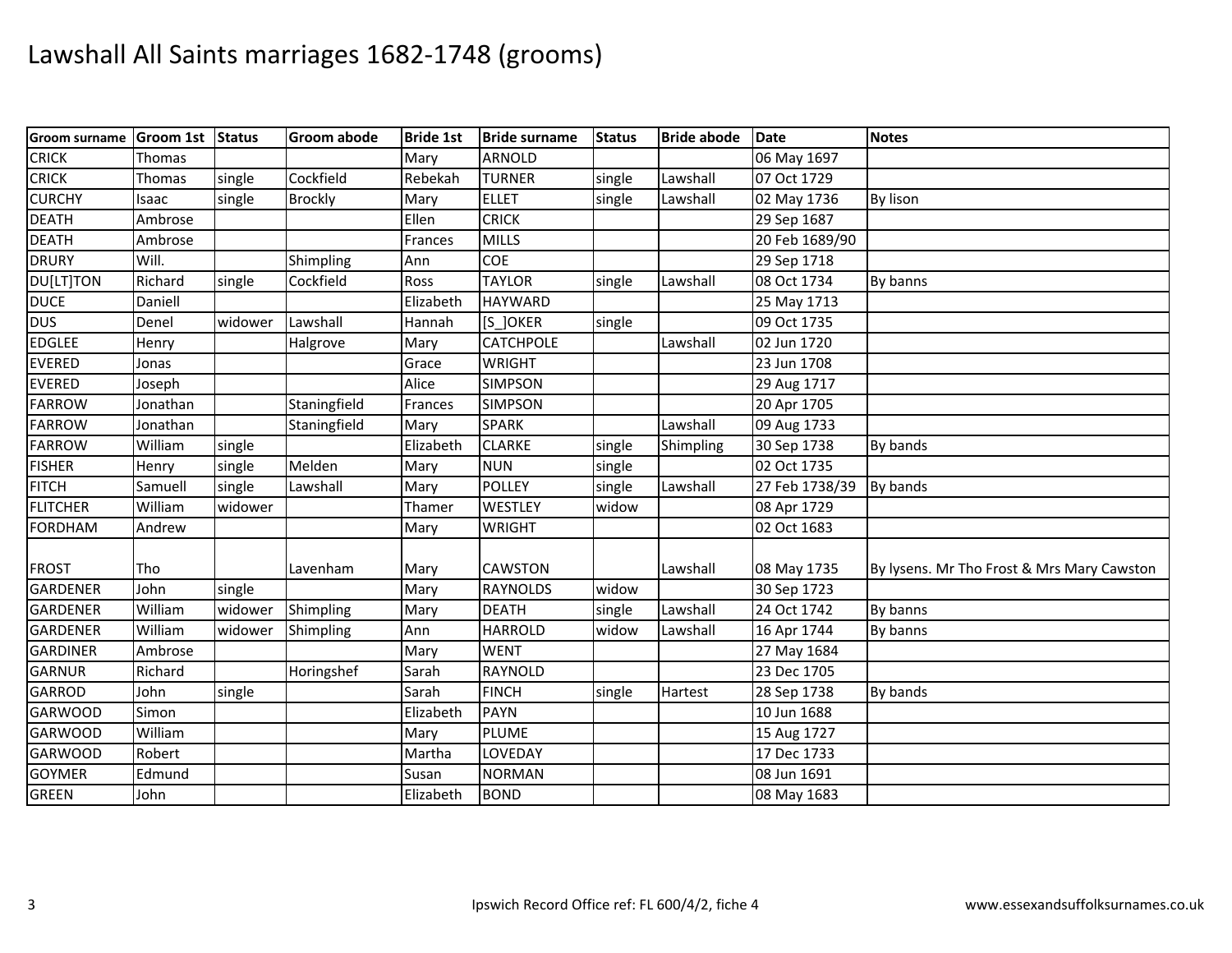| <b>Groom surname</b> | Groom 1st Status |         | <b>Groom abode</b> | <b>Bride 1st</b> | <b>Bride surname</b> | <b>Status</b> | <b>Bride abode</b> | <b>Date</b>    | <b>Notes</b>                            |
|----------------------|------------------|---------|--------------------|------------------|----------------------|---------------|--------------------|----------------|-----------------------------------------|
| <b>GREEN</b>         | Roger            |         | Milden             | Hannah           | <b>JACOB</b>         |               | Lawshall           | 14 Apr 1696    |                                         |
|                      |                  |         |                    |                  |                      |               | Bury St.           |                |                                         |
| <b>GURNEY</b>        | William          |         | Mouton             | Elizabeth        | <b>DUTTON</b>        |               | Edmunds            | 09 Jul 1717    |                                         |
| <b>HALLAWAY</b>      | Willm.           | single  | Lawshall           | Elizabeth        | <b>ELLIOT</b>        | single        | Lawshall           | 08 Nov 1739    | By bands                                |
| <b>HAMMOND</b>       | John             |         |                    | Anne             | LANGHAM              |               |                    | 31 Oct 1682    |                                         |
| <b>HAMMOND</b>       | Robert           |         |                    | Martha           | <b>WOLLIG</b>        |               |                    | 25 Oct 1688    |                                         |
| <b>HAMMOND</b>       | Francis          |         |                    | Elizabeth        | <b>MOSSE</b>         |               |                    | 02 Dec 1693    |                                         |
| <b>HAMMOND</b>       | Joseph           |         | Whepsted           | Ruth             | <b>MARSHALL</b>      |               | Lawshall           | 10 Aug 1695    |                                         |
| <b>HAROLD</b>        | John             |         |                    | Sarah            | <b>HAYWARD</b>       |               |                    | 14 Oct 1691    |                                         |
|                      |                  |         | Preston            |                  |                      |               |                    |                |                                         |
| <b>HARPER</b>        | Henry            | widower | St. Marys          | Hannah           | <b>PLUM</b>          | single        | Lawshall           | 29 Jun 1710    |                                         |
| <b>HARROLD</b>       | William          |         |                    | Mary             | <b>CLARK</b>         |               |                    | 25 Dec 1718    |                                         |
| <b>HARROLD</b>       | William          | widower |                    | Mary             | WILLINGHAM           | widow         |                    | 23 Jul 1730    | Date is unclear - possibly 23rd July.   |
| <b>HARROLD</b>       | Samuel           |         | Hartest            | Elizabeth        | GILLS                |               | Lawshall           | 08 Oct 1731    |                                         |
| <b>HAYWARD</b>       | Mathew           |         |                    | Mary             | <b>WRIGHT</b>        |               |                    | 24 Jun 1689    |                                         |
| <b>HAYWARD</b>       | John             |         |                    | Catherine        | <b>GRIMWOOD</b>      |               |                    | 30 Jan 1696/97 |                                         |
| <b>HAYWARD</b>       | Samuel           | single  |                    | Mary             | LAMB                 | single        |                    | 29 Sep 1698    | The groom is Samuel Hayward senior      |
| <b>HAYWARD</b>       | John             | single  |                    | Anne             | <b>GOODAY</b>        | single        |                    | 28 Sep 1699    |                                         |
| <b>HAYWARD</b>       | John             |         |                    | Cathrine         | <b>UNDERWOOD</b>     |               |                    | 15 Feb 1708/9  |                                         |
| <b>HAYWARD</b>       | Samuell          | widower |                    | Mary             | <b>CRICK</b>         |               |                    | 10 Apr 1711    |                                         |
| <b>HAYWARD</b>       | George           |         |                    | Mary             | LEE                  |               |                    | 06 Nov 1711    |                                         |
| <b>HAYWARD</b>       | Robert           |         | Staningfield       | Sarah            | <b>WILLIS</b>        |               | Lawshall           | 30 Nov 1721    |                                         |
| <b>HAYWARD</b>       | John             |         |                    | Honour           | <b>APPLETON</b>      |               |                    | 29 Sep 1722    |                                         |
| <b>HAYWARD</b>       | Samuel           | widower |                    | Mary             | <b>HARROLD</b>       | widow         |                    | 10 Jul 1733    |                                         |
|                      |                  |         |                    |                  |                      |               |                    |                | Marital status for bride seems to be in |
| <b>HAYWARD</b>       | George           | widower |                    | Sarah            | <b>PUNG</b>          |               |                    | 11 Dec 1737    | register, but has faded.                |
| <b>HAYWARD</b>       | Thomas           | single  |                    | Judith           | <b>MURRILL</b>       | widow         |                    | 20 Dec 1739    | By licence                              |
| <b>HAYWARD</b>       | John             | single  | Lawshall           | Mary             | <b>HUNT</b>          | single        | Lawshall           | 05 Nov 1743    | By licence                              |
| <b>HEMPSTONE</b>     | Edward           |         | Whepsted           | Sarah            | <b>COPSEY</b>        | widow         |                    | 21 Jun 1696    |                                         |
| <b>HIBBLE</b>        | George           | single  |                    | Mary             | LOCK                 | widow         |                    | 15 Jul 1701    |                                         |
| HOOD                 | John             | widower |                    | Sarah            | <b>GOODING</b>       | single        |                    | 23 Sep 1703    |                                         |
| HOW                  | John             |         |                    | Alice            | <b>NORMAND</b>       |               |                    | 03 Oct 1721    |                                         |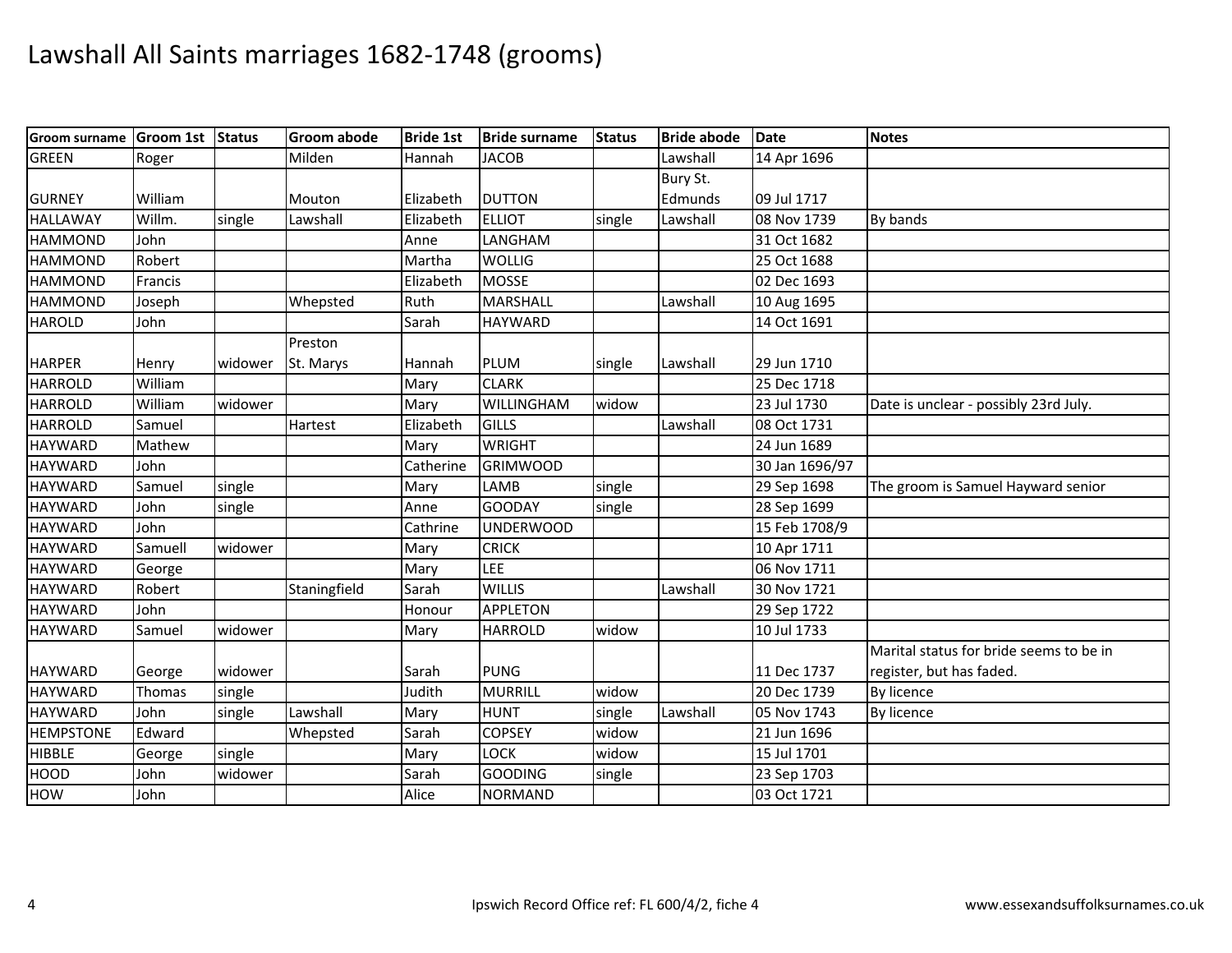| Groom surname    | <b>Groom 1st</b> | <b>Status</b> | <b>Groom abode</b> | <b>Bride 1st</b> | <b>Bride surname</b> | <b>Status</b> | <b>Bride abode</b> | <b>Date</b>    | <b>Notes</b>                                     |
|------------------|------------------|---------------|--------------------|------------------|----------------------|---------------|--------------------|----------------|--------------------------------------------------|
| <b>JAGGARD</b>   | John             | single        | Shimpling          | Sarah            | <b>SPARK</b>         | single        | Lawshall           | 15 Aug 1728    |                                                  |
| <b>JARVIS</b>    | James            | single        | Lawshall           | Margaret         | <b>PUNG</b>          | single        | Lawshall           | 20 Nov 1742    | By banns                                         |
|                  |                  |               |                    |                  |                      |               | Bury St.           |                |                                                  |
| <b>JOHNSON</b>   | Samuel           | single        | Norwich            | Mary             | L'ESTRANGE           | spinster      | Edmunds            | 28 Jun 1745    | By licence. The groom is Smauel Johnson esq.     |
| <b>KERINGTON</b> | Ambrose          |               | Acton              | Judah            | <b>BRINCKLY</b>      |               |                    | 14 Aug 1705    | The groom is Mr. Ambrose Kerington               |
| LAMBE            | Benjamin         |               |                    | Mary             | <b>BANKS</b>         |               |                    | 22 Oct 1683    |                                                  |
| LEAK             | John             | widower       | Heargrave          | Ellen            | <b>KING</b>          | widow         | Lawshall           | 12 Feb 1738/39 | By bands                                         |
| LEAKS            | Thomas           |               | Shimpin            | Mary             | <b>BIGWORTH</b>      |               |                    | 09 Sep 1694    |                                                  |
| LEEKES           | Thomas           | single        | Lawshall           | Ann              | <b>BROWN</b>         | single        | Lawshall           | 05 Oct 1736    | By bands                                         |
| LEEKS            | Richard          |               |                    | Elizabeth        | <b>BIGWORTH</b>      |               |                    | 23 Jul 1695    |                                                  |
| <b>LEEKS</b>     | Richard          | widower       |                    | Barbary          | <b>CRICK</b>         | single        |                    | 02 Sep 1726    |                                                  |
| LEGRICE          | Henry            | single        | Whipsted           | Lydia            | <b>RAYNOLDS</b>      |               | Lawshall           | * Sep 1728     | Day of month unclear.                            |
|                  |                  |               | Bury St.           |                  |                      |               | Bury St.           |                |                                                  |
| LESTRANGE        | Hammond          |               | Edmunds            | Isabella         | <b>HARVEY</b>        |               | Edmunds            | 27 Dec 1709    | The groom is Mr. Hammond Lestrange               |
| LILLY            | George           | widower       | Hartest            | Mary             | <b>WRIGHT</b>        | single        | Lawshall           | 05 Nov 1728    |                                                  |
| LILLY            | Samuel           | single        | Lawshall           | Mary             | <b>CROSSLIN</b>      | single        | Lawshall           | 05 Oct 1743    | By banns                                         |
| <b>LOFTS</b>     | John             | single        | Whepstead          | Susan            | LILLY                | single        | Lawshall           | 30 Sep 1742    | By bands                                         |
| LOT              | Daniel           |               |                    | Grace            | <b>BRAYBROOK</b>     |               |                    | 30 Sep 1731    |                                                  |
| LOVEDAY          | Robert           |               |                    | Alice            | <b>BREWSTER</b>      |               |                    | 05 May 1713    |                                                  |
| <b>MARLTON</b>   | Robert           |               |                    | Mary             | <b>CRICK</b>         |               |                    | 22 Apr 1717    |                                                  |
| <b>MARLTON</b>   | Charles          | single        | Lawshall           | Mary             | <b>CAWSTON</b>       | single        | Lawshall           | 08 Aug 1742    | By bands                                         |
| <b>MARTIN</b>    | Robert           | widower       | Timworth           | Hannah           | <b>MAY</b>           | single        | Lawshall           | 27 Jun 1699    |                                                  |
| <b>MASKCALL</b>  | James            |               | Shimpling          | Elizabeth        | <b>STEARN</b>        |               | Lawshall           | 17 Apr 1732    |                                                  |
| <b>MEAN</b>      | Nathan           |               | Lavinham           | Elizabeth        | <b>SPARK</b>         |               | Lawshall           | 04 Oct 1733    |                                                  |
| <b>MOTE</b>      | Thomas           |               |                    | Mary             | <b>BRUCE</b>         |               |                    | 20 Sep 1687    |                                                  |
|                  |                  |               |                    |                  |                      |               |                    |                |                                                  |
| <b>MURRILL</b>   | Charles          | single        | Lawshall           | Juith            | <b>BRADLEY</b>       | single        | Shimpling          | 26 Sep 1734    | By lisens. Bride's name a misspelling of Judith? |
| <b>NORTON</b>    | George           | single        | Newmarket          | Edith            | <b>FLITCHER</b>      | single        | Lawshall           | 16 Dec 1747    | By banns                                         |
|                  |                  |               | <b>Bradfield</b>   |                  |                      |               |                    |                |                                                  |
| <b>NOTLEY</b>    | Tho.             |               | St. George         | Sarah            | <b>PACH</b>          |               |                    | 23 Jul 1730    | Date is unclear - possibly 23rd July.            |
| <b>NUN</b>       | Robert           | single        |                    | Elizabeth        | <b>HAYWARD</b>       | single        |                    | 23 May 1700    |                                                  |
| <b>NUNN</b>      | John             |               | Little Wheltom     | Ann              | <b>GRIGGS</b>        |               | Lawshall           | 19 Apr 1705    |                                                  |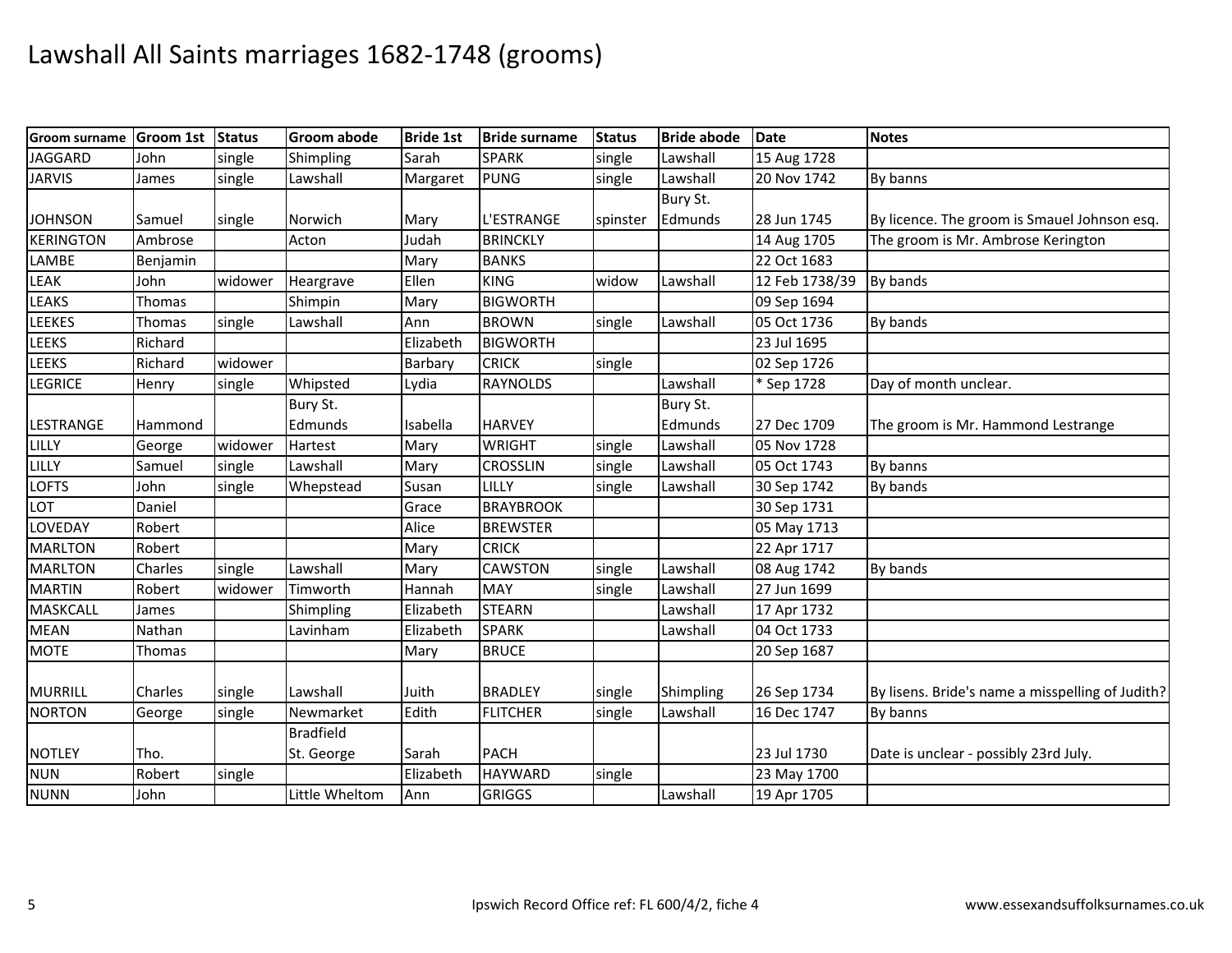| <b>Groom surname</b> | Groom 1st Status |         | <b>Groom abode</b> | <b>Bride 1st</b> | <b>Bride surname</b> | <b>Status</b> | <b>Bride abode</b> | <b>Date</b>    | <b>Notes</b>                          |
|----------------------|------------------|---------|--------------------|------------------|----------------------|---------------|--------------------|----------------|---------------------------------------|
| <b>NUNN</b>          | Robert           |         |                    | Elizabeth        | D[AU]ING             |               |                    | 25 Sep 1732    |                                       |
| <b>NUNN</b>          | Ambrose          | single  | Lawshall           | Ann              | <b>VINCENT</b>       | single        | Lawshall           | 01 Nov 1743    | By banns                              |
| <b>OTLEY</b>         | Charles          | single  | Lawshall           | Mary             | <b>ELIOT</b>         | widow         | Lawshall           | 29 Sep 1743    | By banns                              |
| PAGE                 | William          |         |                    | Mary             | <b>MOWER</b>         |               |                    | 09 Oct 1693    |                                       |
| PAIN                 | Abraham          | single  | Lawshall           | Lettice          | <b>WRIGHT</b>        | single        | Lawshall           | 06 May 1746    | By banns                              |
| <b>PAINE</b>         | Abraham          |         |                    | Mary             | <b>POOLE</b>         |               |                    | 23 Jul 1682    |                                       |
| <b>PAINE</b>         | Abraham          | widower |                    | Mary             | <b>LISTER</b>        |               |                    | 21 Sep 1708    |                                       |
|                      |                  |         |                    |                  |                      |               | Bury St.           |                |                                       |
| <b>PARKER</b>        | Jonathan         |         | Notown             | Margrerit        | <b>KING</b>          |               | Edmunds            | 12 Feb 1716/17 |                                       |
| <b>PARSEY</b>        | William          |         |                    | Sarah            | <b>SMITH</b>         |               |                    | 17 Oct 1717    |                                       |
| <b>PHARRO</b>        | Roger            | widower |                    | Sarah            | <b>AUSTIN</b>        | widow         |                    | 20 Sep 1684    |                                       |
| PLUM                 | Robert           |         |                    | Mary             | <b>CAWSTON</b>       |               |                    | 02 Aug 1711    |                                       |
| <b>PLUMME</b>        | John             | single  |                    | Sarah            | <b>REYNOLD</b>       | widow         |                    | 31 May 1697    |                                       |
| <b>PLUMME</b>        | Henry            |         | Cockfield          | Sarah            | <b>STOGGIN</b>       |               | Lawshall           | 30 Sep 1703    |                                       |
| POLLSON              | Francis          |         | Lavinham           | <b>Bridget</b>   | <b>CLARK</b>         |               | Lawshall           | 01 Oct 1729    |                                       |
| <b>POLLSON</b>       | Francis          | widower | Lavinham           | Elizabeth        | <b>COPSEY</b>        | single        | Lawshall           | 31 Mar 1730    |                                       |
| <b>PONG</b>          | James            |         |                    | Sarah            | <b>NORMUND</b>       |               |                    | 15 Jun 1718    |                                       |
| <b>RANNOLDS</b>      | Robert           | widower | Lawshall           | Mary             | <b>NEWMAN</b>        | single        | Lawshall           | 27 Sep 1739    | By bands                              |
| <b>RAYNOLDS</b>      | Robert           |         |                    | Mary             | <b>NUNN</b>          |               |                    | 31 Dec 1718    |                                       |
| <b>REDNALL</b>       | John             |         | Hartest            | Elizabeth        | <b>VARO</b>          |               |                    | 05 Apr 1687    |                                       |
| <b>ROLFE</b>         | John             |         | Staningfield       | Sarah            | <b>SHELVER</b>       |               |                    | 26 Dec 1727    |                                       |
| <b>ROLPH</b>         | Robert           | widower |                    | Martha           | <b>CRICK</b>         | single        |                    | 24 Jul 1698    |                                       |
| <b>ROLPH</b>         | Robert           |         |                    | Ann              | <b>SMITH</b>         |               |                    | 21 Apr 1707    |                                       |
| <b>ROLPH</b>         | John             | widower |                    | Mary             | WALLES               | single        |                    | 07 Oct 1709    |                                       |
| <b>ROLPH</b>         | Robert           |         |                    | Ann              | <b>COPSEY</b>        |               |                    | 25 Dec 1714    |                                       |
|                      |                  |         |                    |                  |                      |               |                    |                | Groom is Thomas Rookwood esq. Bride's |
| <b>ROOKWOOD</b>      | Thomas           |         | Staningfield       | Dorothy          |                      |               | Staningfield       | 22 Mar 1721/22 | surname not in register.              |
|                      |                  |         | Bury St.           |                  |                      |               |                    |                |                                       |
| <b>SECKER</b>        | Henry            |         | Edmunds            | Frances          | <b>SIMPSON</b>       |               |                    | 18 Apr 1708    |                                       |
| <b>SHAUSFIELD</b>    | Josias           |         | Alpheton           | Mary             | <b>CAWSTON</b>       |               | Lawshall           | 15 Oct 1695    |                                       |
| <b>SHELVER</b>       | John             | widower | Lawshall           | Elen             | <b>HAYWARD</b>       | widow         | Lawshall           | 27 Sep 1742    | By bands                              |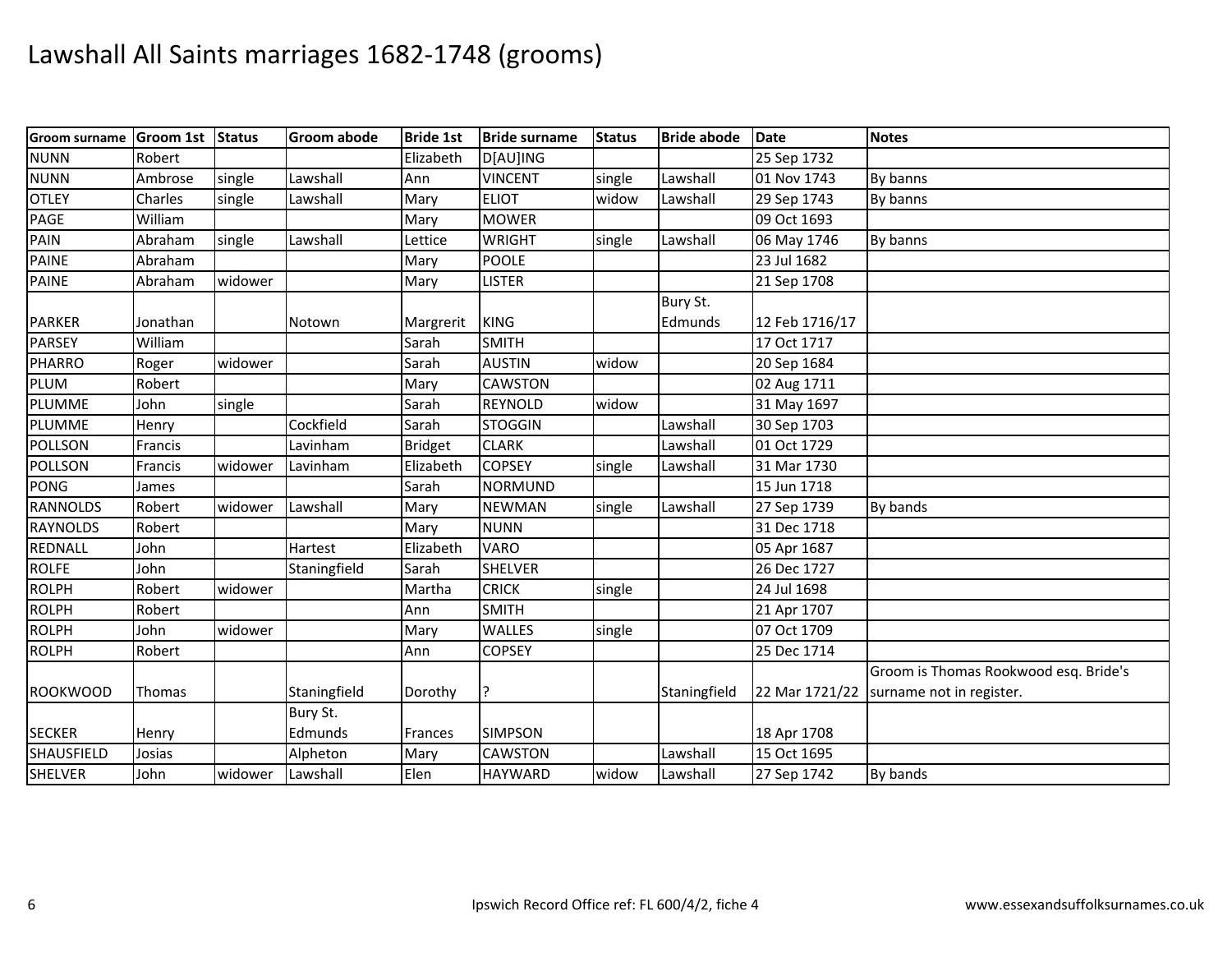| <b>Groom surname</b> | Groom 1st Status |         | <b>Groom abode</b> | <b>Bride 1st</b> | <b>Bride surname</b> | <b>Status</b> | <b>Bride abode</b> | <b>Date</b>    | <b>Notes</b>                          |
|----------------------|------------------|---------|--------------------|------------------|----------------------|---------------|--------------------|----------------|---------------------------------------|
|                      |                  |         |                    |                  |                      |               | Diss,              |                |                                       |
| <b>SHUCKFORD</b>     | Samuel           |         | Shelton            | Mary             | BEE[TL]TS            |               | Norfolk            | 07 Sep 1721    | Groom is Mr. Samuel Shuckford         |
| <b>SILLETT</b>       | George           | single  | Lawshall           | Sarah            | <b>BROWNE</b>        | single        | Lawshall           | 15 Apr 1734    | Date unclear - 15th April or 1st Aug? |
| <b>SIMPSON</b>       | Thomas           |         |                    | Betty            | <b>BRINKLY</b>       |               |                    | 10 Jul 1694    |                                       |
| <b>SLATER</b>        | Abraham          |         | Glemsford          | Mary             | <b>STEWARD</b>       |               | Lawshall           | 07 Aug 1732    |                                       |
| <b>SMITH</b>         | Robert           |         |                    | Elizabeth        | <b>GARWOOD</b>       |               |                    | 01 Nov 1683    |                                       |
| <b>SMITH</b>         | Mark             | widower |                    | Mary             | <b>CREEK</b>         | widow         |                    | 07 Jul 1686    |                                       |
| <b>SMITH</b>         | Henry            |         |                    | Mary             | <b>MUNNALL</b>       |               |                    | 13 Oct 1689    |                                       |
| <b>SMITH</b>         | Henry            |         |                    | Susan            | <b>ELLITT</b>        |               |                    | 30 Sep 1703    |                                       |
| <b>SMITH</b>         | Samuell          |         |                    | Mary             | <b>STURGINE</b>      |               |                    | 05 Oct 1707    |                                       |
| <b>SMITH</b>         | Ruben            | single  | Munksely           | Elizabeth        | <b>FENTON</b>        | single        | Lawshall           | 05 Oct 1726    |                                       |
| <b>SMITH</b>         | Henry            |         |                    | Sarah            | <b>DALLOSON</b>      |               |                    | 05 Feb 1732/33 |                                       |
| <b>SMITH</b>         | Robert           |         |                    | Catherine        | <b>WOODTHORPE</b>    |               |                    | 22 Oct 1733    |                                       |
| <b>SMITH</b>         | Henry            | widower | Lawshall           | Ann              | <b>MARLTON</b>       | single        | Lawshall           | 18 Oct 1742    | By bands                              |
| <b>SMITH</b>         | Robert           | widower | Lawshall           | Frances          | <b>ROLPH</b>         | widow         | Lawshall           | 23 Nov 1742    | By banns                              |
| <b>SMITH</b>         | George           | single  | Harsted            | Sarah            | <b>PUNG</b>          | single        |                    | 12 Apr 1748    | By banns                              |
| SNELL                | Samll.           | single  | Hawstead           | Betty            | <b>ROLPH</b>         | single        | Lawshall           | 02 Oct 1744    | By banns                              |
|                      |                  |         | <b>Bradfield</b>   |                  |                      |               |                    |                |                                       |
| <b>SORR</b>          | Jonathan         |         | St. George         | Sarah            | <b>COPSEY</b>        |               | Lawshall           | 29 Oct 1702    |                                       |
| <b>STEARN</b>        | Samuel           |         |                    | Mary             | <b>GRIGGS</b>        |               |                    | 21 Sep 1693    |                                       |
| <b>STEARN</b>        | John             |         |                    | Mary             | <b>COPSEY</b>        |               |                    | 03 Oct 1703    |                                       |
| <b>STEWARD</b>       | William          |         | Whipsted           | Sarah            | <b>CLARK</b>         |               |                    | 04 Aug 1717    |                                       |
| <b>STEWARD</b>       | Anthoney         |         |                    | Susan            | <b>DUDGEON</b>       |               |                    | 05 Nov 1718    |                                       |
| <b>TAYLOR</b>        | John             |         |                    | Mary             | <b>MOTT</b>          |               |                    | 06 Dec 1692    |                                       |
| <b>TAYLOR</b>        | John             |         |                    |                  | <b>COE</b>           |               |                    | 04 Apr 1714    | Bride's first name not in register.   |
| <b>TAYLOR</b>        | Samuel           |         | Lawshall           | Tabitha          | <b>WRIGHT</b>        |               | Lawshall           | 25 Oct 1728    |                                       |
| <b>THORP</b>         | William          |         | Rougham            | Elizabeth        | <b>POOLE</b>         |               | Lawshall           | 18 Jun 1683    |                                       |
| <b>TOWLER</b>        | John             |         | Stanton            | Anne             | <b>SHAW</b>          |               | Lawshall           | 11 Oct 1695    |                                       |
| <b>TURNER</b>        | Philip           | widower |                    | Abigall          | <b>AMNER</b>         | widow         | Thorp              | 26 Sep 1682    |                                       |
| <b>TURNER</b>        | Jonathan         |         |                    | Rebekah          | <b>APPLETON</b>      |               |                    | 23 Oct 1690    |                                       |
| <b>UNDERWOOD</b>     | John             |         | Whepsted           | Frances          | <b>WRIGHT</b>        |               | Lawshall           | 26 May 1701    |                                       |
| <b>UNDERWOOD</b>     | William          |         | <b>Brockley</b>    | <b>Bridgett</b>  | <b>BEETON</b>        |               | Lawshall           | 03 Apr 1722    |                                       |